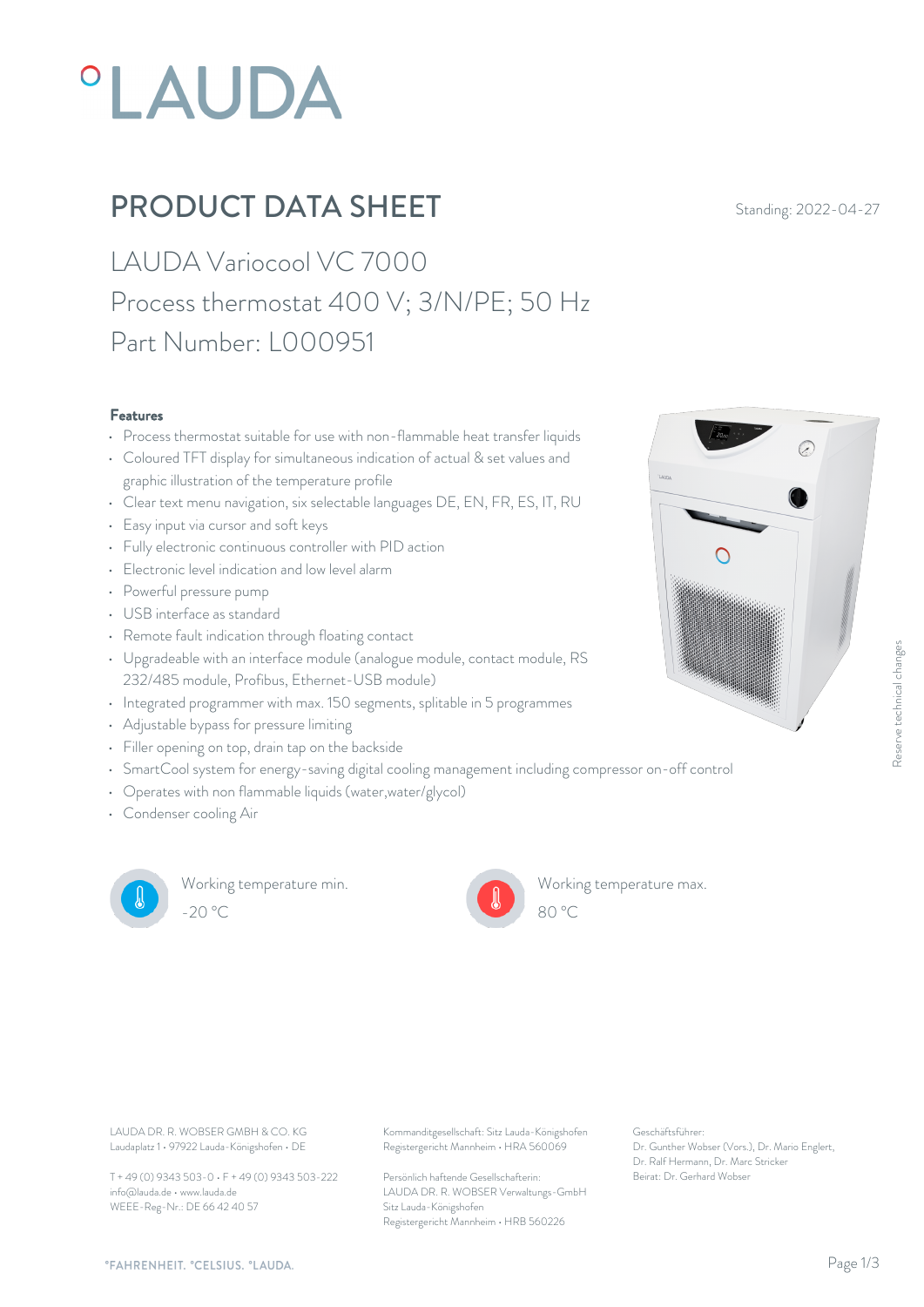# *°LAUDA*

## PRODUCT DATA SHEET Standing: 2022-04-27

### LAUDA Variocool VC 7000 Process thermostat 400 V; 3/N/PE; 50 Hz Part Number: L000951

#### Technical Features (according to DIN 12876)

| Working temperature range               | $-2080 °C$                                              |                   |  |
|-----------------------------------------|---------------------------------------------------------|-------------------|--|
| Ambient temperature range               | 540 °C                                                  |                   |  |
| Temperature stability                   | $0.1 \pm K$                                             |                   |  |
| Heater power max.                       | 4.5 kW                                                  |                   |  |
| Power consumption max.                  | 8.8 kW                                                  |                   |  |
| Current max.                            | 15 A                                                    |                   |  |
| Pump Pressure max.                      | 5.0 bar                                                 |                   |  |
| Pump flow rate pressure max.            | 60 L/min                                                |                   |  |
| In / Outlet connection thread (outside) | G11/4                                                   |                   |  |
| Pressure adjustement                    | bypass                                                  |                   |  |
| Filling volume max.                     | 64 L                                                    | technical changes |  |
| Overall dimensions (WxDxH)              | 650 x 670 x 1250 mm                                     |                   |  |
| Weight                                  | 124 kg                                                  |                   |  |
| Refrigerant stage 1                     | R-452A (GWP 2140); 2.000 kg; 4.3 t CO2-eq               | Reser             |  |
| Power supply                            | 400 V; 3/N/PE; 50 Hz                                    |                   |  |
| Power plug                              | Power cord with plug (IEC 60309, 5-pol, CEE, red, 16 A) |                   |  |

| Pressure adjustement                                                             |                      | bypass                                                                                 |                                                                                                           |  |
|----------------------------------------------------------------------------------|----------------------|----------------------------------------------------------------------------------------|-----------------------------------------------------------------------------------------------------------|--|
| Filling volume max.                                                              |                      | 64 L                                                                                   |                                                                                                           |  |
| Overall dimensions (WxDxH)                                                       |                      | 650 x 670 x 1250 mm                                                                    |                                                                                                           |  |
| Weight                                                                           |                      | 124 kg                                                                                 |                                                                                                           |  |
| Refrigerant stage 1                                                              |                      |                                                                                        | R-452A (GWP 2140); 2.000 kg; 4.3 t CO2-eq                                                                 |  |
| Power supply                                                                     |                      | 400 V; 3/N/PE; 50 Hz                                                                   |                                                                                                           |  |
| Power plug                                                                       |                      |                                                                                        | Power cord with plug (IEC 60309, 5-pol, CEE, red, 16 A)                                                   |  |
|                                                                                  |                      |                                                                                        |                                                                                                           |  |
| Temperature                                                                      | Heat transfer liquid |                                                                                        | Cooling Capacity 50 Hz                                                                                    |  |
| 20 °C                                                                            | Ethanol              | 6.65 kW                                                                                |                                                                                                           |  |
| 10 °C                                                                            | Ethanol              | 4.95 kW                                                                                |                                                                                                           |  |
| $\mathrm{O}\ \mathrm{^oC}$                                                       | Ethanol              | 3.35 kW                                                                                |                                                                                                           |  |
| $-10^{\circ}$ C                                                                  | Ethanol              | 2.05 kW                                                                                |                                                                                                           |  |
| $-20 °C$                                                                         | Ethanol              | 0.95 kW                                                                                |                                                                                                           |  |
|                                                                                  |                      |                                                                                        |                                                                                                           |  |
|                                                                                  |                      |                                                                                        |                                                                                                           |  |
| LAUDA DR. R. WOBSER GMBH & CO. KG<br>Laudaplatz 1 · 97922 Lauda-Königshofen · DE |                      | Kommanditgesellschaft: Sitz Lauda-Königshofen<br>Registergericht Mannheim · HRA 560069 | Geschäftsführer:<br>Dr. Gunther Wobser (Vors.), Dr. Mario Englert,<br>Dr. Ralf Hermann, Dr. Marc Stricker |  |
| T + 49 (0) 9343 503-0 · F + 49 (0) 9343 503-222                                  |                      | Persönlich haftende Gesellschafterin:                                                  | Beirat: Dr. Gerhard Wobser                                                                                |  |

T + 49 (0) 9343 503-0 • F + 49 (0) 9343 503-222 info@lauda.de • www.lauda.de WEEE-Reg-Nr.: DE 66 42 40 57

> Persönlich haftende Gesellschafterin: Beirat: Dr. Gerhard Wobser LAUDA DR. R. WOBSER Verwaltungs-GmbH Sitz Lauda-Königshofen Registergericht Mannheim • HRB 560226